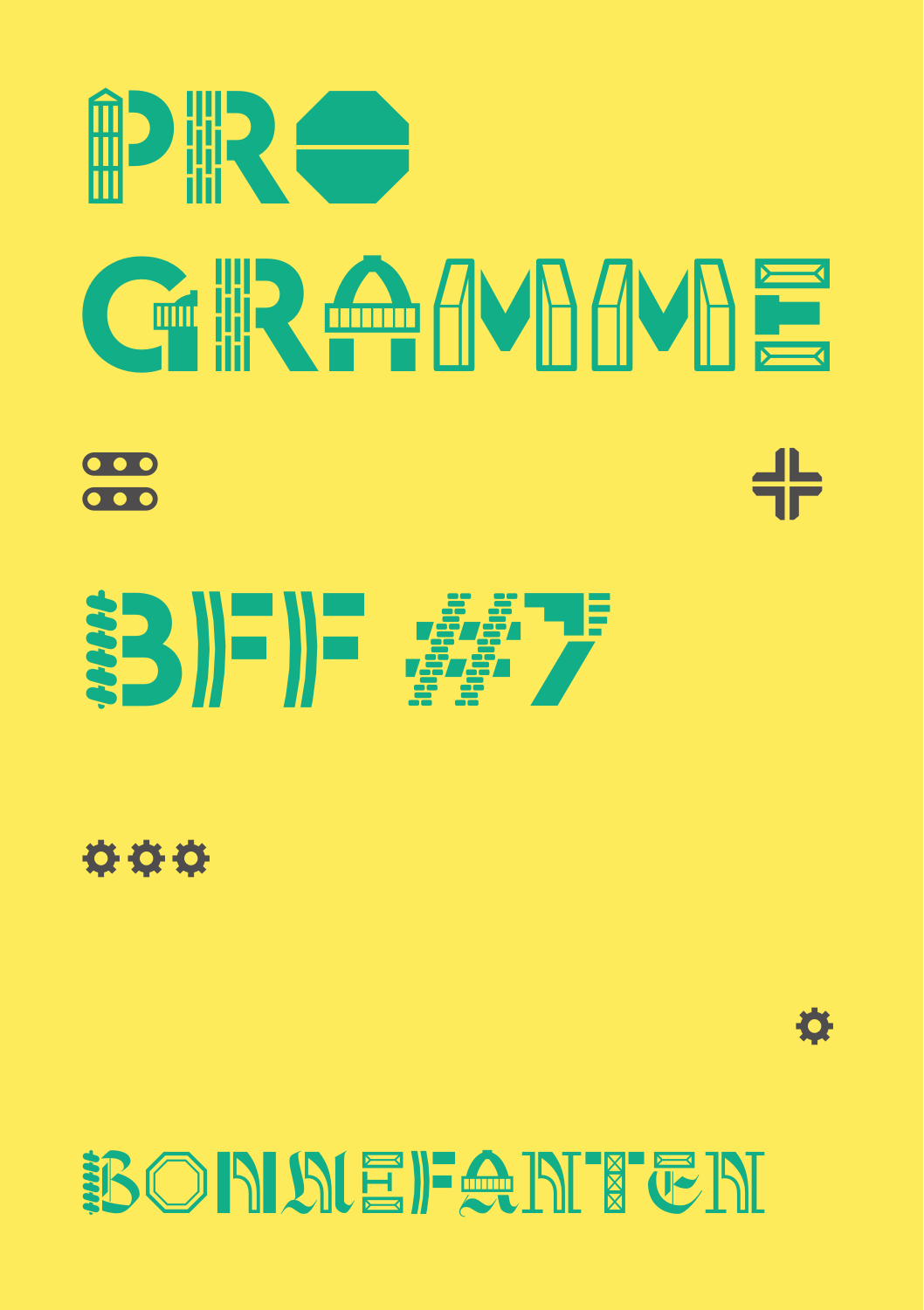| <b>Time</b>          | <b>Activity</b>                                          | <b>Location</b>                         |
|----------------------|----------------------------------------------------------|-----------------------------------------|
| <b>Starts at</b>     | <b>Jamm session</b>                                      | Groundfloor                             |
| 20:00, 21:00, 22:00  | Music workshop (20 min.)                                 | Auditorium                              |
| <b>Starts at</b>     | <b>Save the day</b>                                      | 2nd floor                               |
| 20:15, 21:15, 22:15  | <b>Music</b>                                             | <b>BAB#7: False Flat</b>                |
| $20:15 - 21:45$      | <b>Lecture: Fortress Europe</b>                          | <b>1st floor</b>                        |
| <b>Continuous</b>    | Interactive talk/workshop                                | <b>Studio Rossi</b>                     |
| <b>Starts at</b>     | <b>Wantan Dabke</b>                                      | Groundfloor                             |
| 20:30, 21:30, 22:30  | Dance workshop (20 min.)                                 | Auditorium                              |
| <b>Starts at</b>     | Lecture & music                                          | 2nd floor                               |
| 20:30, 21:30, 22:30  | <b>Habibi</b>                                            | <b>Cupola Tower</b>                     |
| $22:00 - 22:45$      | Lecture:                                                 | <b>1st floor</b>                        |
|                      | <b>Wirtbarkeit: Cosmopolitan Right</b><br>and Innkeeping | <b>Studio Rossi</b>                     |
| <b>Continuous</b>    | <b>Multi-lingual Speedtours</b>                          | 1st floor                               |
| Starts every 30 min. |                                                          | <b>Stairs</b>                           |
| <b>Continuous</b>    | <b>Performance: Before Dawn</b>                          | <b>1st floor</b> Medieval Sculptures    |
| <b>Continuous</b>    | <b>Collecting Compassion</b>                             | <b>1st floor</b> Inner Tower (elevator) |
| <b>Continuous</b>    | <b>Body Mapping</b>                                      | <b>2nd floor</b>                        |
|                      | <b>Drawing workshop</b>                                  | Inner Tower (elevator)                  |
| <b>Continuous</b>    | <b>Expressive Writing</b>                                | <b>2nd floor</b>                        |
|                      | Workshop                                                 | Laure Prouvost:                         |
|                      |                                                          | Deep See Blue Surrounding You           |
| <b>Continuous</b>    | <b>Food market</b>                                       | <b>Café Ipanema</b>                     |

0